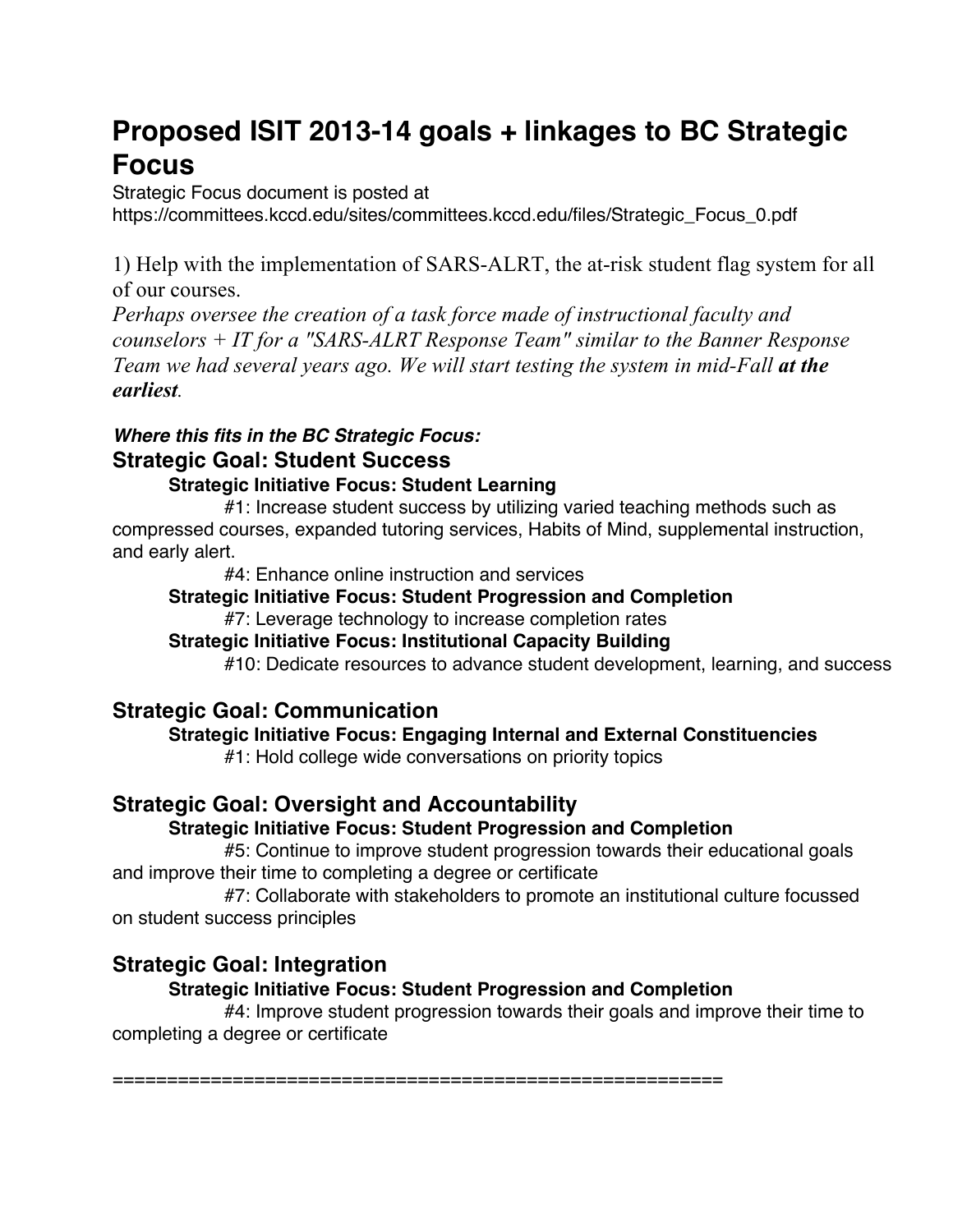2) Implement the work plan coming out of the Sloan Conference in April and make sure we have the personnel support and training to more effectively use technology in a way leading to more student success.

 a) Todd Coston has the lead in the section called "Increase support/infrastructure for online classes". ISIT will help developing the plan for supporting our online courses (staff, training, whatever else we need) and the orientation for online students (this is part of a bigger initiative to create an orientation online for several of our areas including the standard matriculation orientation, ISIT will identify the components needed for the orientation).

 b)Bill Moseley has the lead in the section called "Increase technology use in the classroom". ISIT will provide oversight and be the primary sounding board.

 c) Leah Carter has the lead in the section called "Increase the number of students participating in online classes".

### *Where this fits in the BC Strategic Focus:* **Strategic Goal: Student Success**

#### **Strategic Initiative Focus: Student Learning**

#1: Increase student success by utilizing varied teaching methods such as compressed courses, expanded tutoring services, Habits of Mind, supplemental instruction, and early alert.

#4: Enhance online instruction and services

#### **Strategic Initiative Focus: Institutional Capacity Building**

#10: Dedicate resources to advance student development, learning, and success

# **Strategic Goal: Professional Development**

#### **Strategic Initiative Focus: Peer Learning Through On-Campus Conferences, Study Series, and Workshops**

#1: Organize college wide discussions on topics that advance the strategic plan of the college

#4: Facilitate workshops and other opportunities related to student learning, progression, and completion

#5: Facilitate workshops and other opportunities to maintain currency of employee skills with emerging technology

# **Strategic Goal: Facilities, Infrastructure, and Technology**

#### **Strategic Initiative Focus: Student Learning, Progression, and Completion**

#1: Update and modernize facilities and technology in the classroom

- #2: Upgrade and expand wireless access across the BC campuses
- #3: Develop a media rich, online student orientation

#### **Strategic Initiative Focus: Communication**

#7: Increase wireless coverage on campus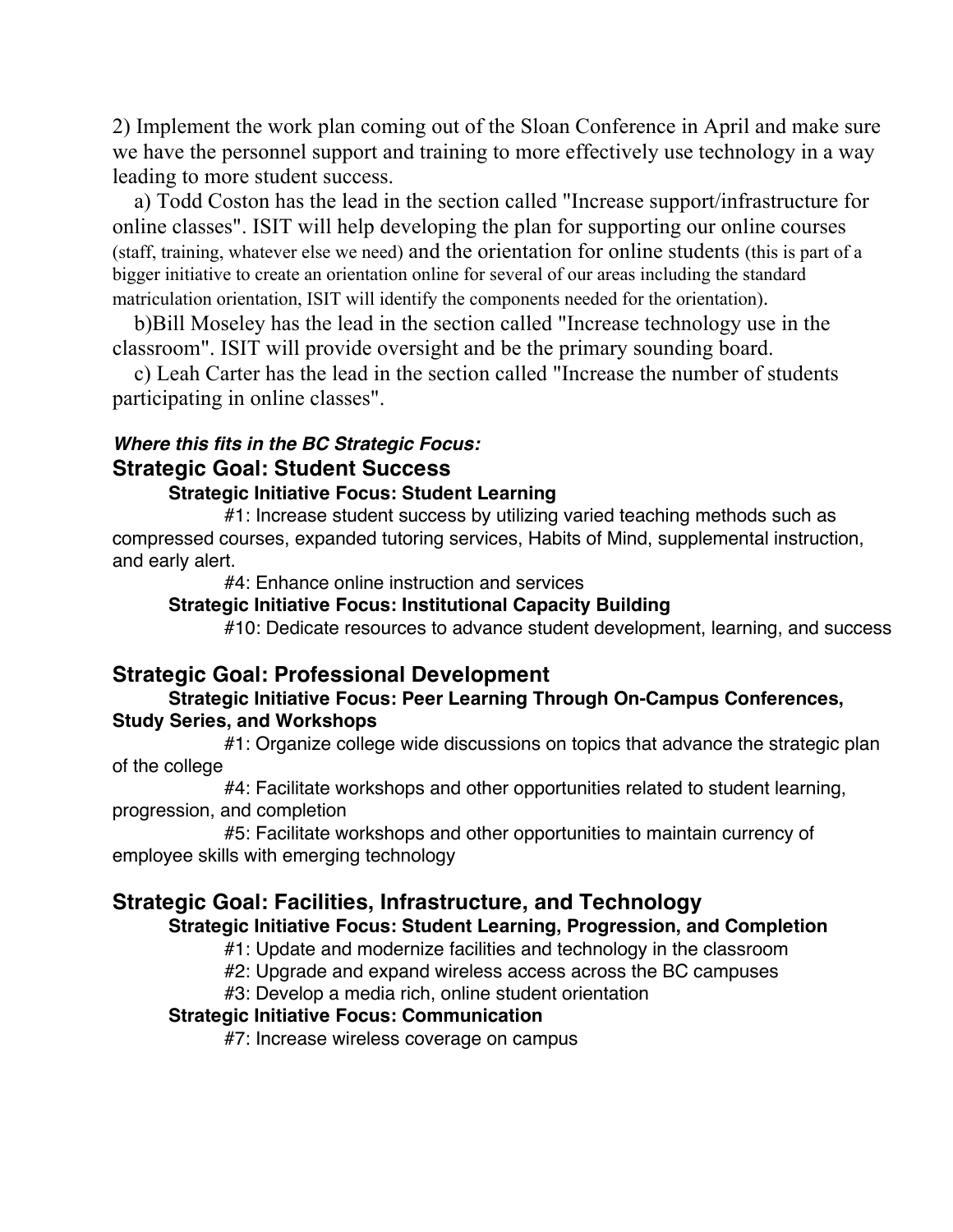#### **Strategic Initiative Focus: Fiscal Sustainability**

#8: Upgrade and refresh facilities, infrastructure, and technology and move to a goal of developing a scheduled maintenance plan

#9: Update technology plan

# **Strategic Goal: Oversight and Accountability**

#### **Strategic Initiative Focus: Student Learning**

#4: Explore options for implementing a Master Teacher curriculum to improve instructional techniques among faculty

### **Strategic Initiative Focus: Student Progression and Completion**

#5: Continue to improve student progression towards their educational goals and improve their time to completing a degree or certificate

#7: Collaborate with stakeholders to promote an institutional culture focused on student success principles

#### **Strategic Initiative Focus: Fiscal Sustainability and Accountability for Institutional Effectiveness**

#11: Monitor progress on Actionable Improvement Plans

# **Strategic Goal: Integration**

# **Strategic Initiative Focus: Student Progression and Completion**

#4: Improve student progression towards their goals and improve their time to completing a degree or certificate

========================================================

3) Use the new APR Technology Request form and fix what needs fixing in the information-gathering + decision-making processes. Assess technology usage. *Prioritizing equipment requests from this fall's APRs must be done by ISIT no later than our December meeting. In our accreditation follow-up report, we said in the response to recommendation#7 that we would have a survey on technology usage and needs in spring (probably April)*

### *Where this fits in the BC Strategic Focus:* **Strategic Goal: Communication**

**Strategic Initiative Focus: Engaging Internal and External Constituencies** #4: Evaluate college wide morale and perception of communication

# **Strategic Goal: Oversight and Accountability**

### **Strategic Initiative Focus: Fiscal Sustainability and Accountability for Institutional Effectiveness**

#9: Improve the system of reallocating and repurposing technological resources #11: Monitor progress on Actionable Improvement Plans

#15: Integrate the work of governance committees with Program Review